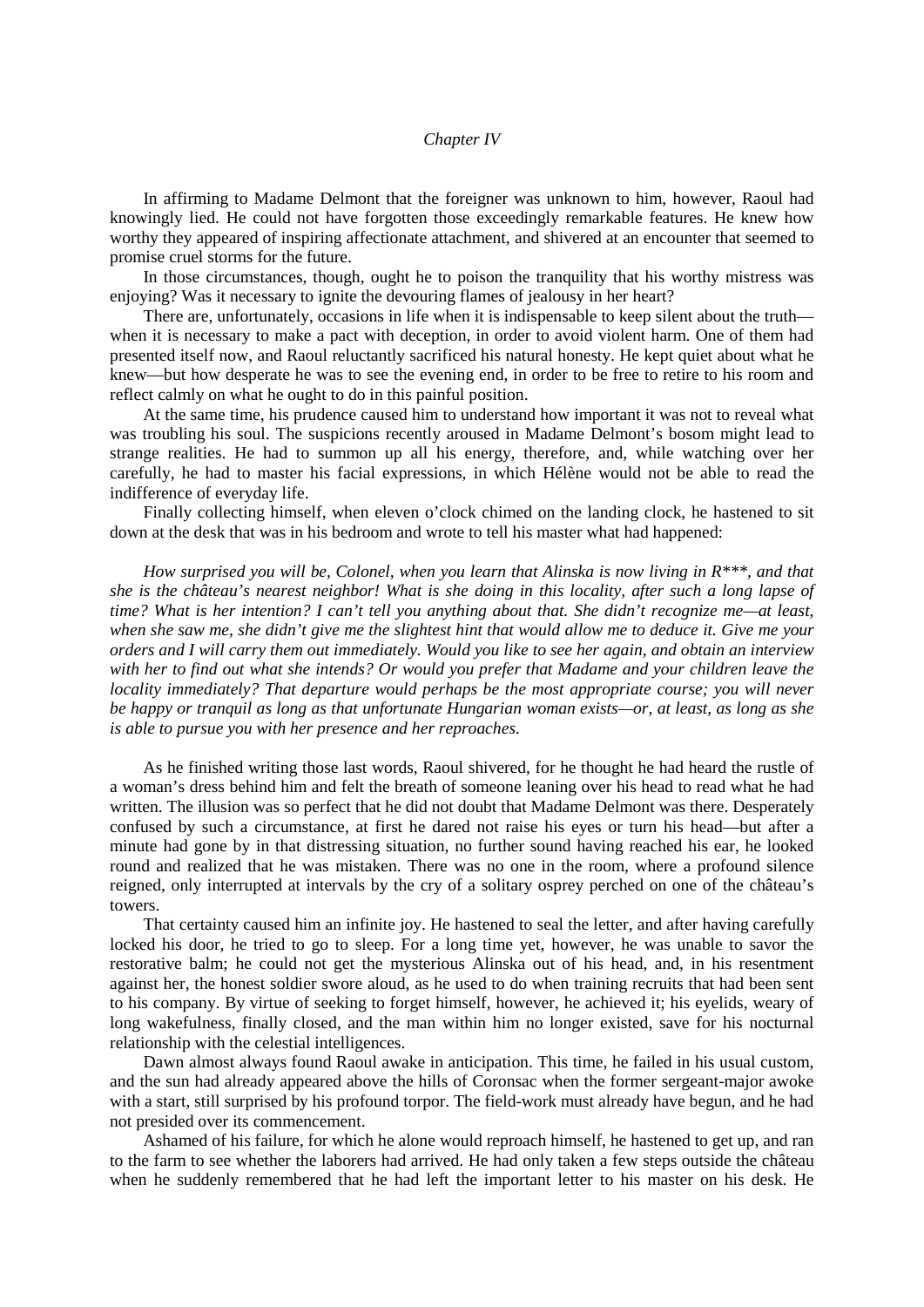judged that prudence did not permit him to leave it lying around like that, so he immediately went back in to get it, intending to give it to a day-laborer in order that he might put it into the post in Toulouse.

The letter was no longer where Raoul had left it. Torn into a hundred pieces, it was strewn on the floor of the room! That sight, as surprising as it was sinister, drew a vehement exclamation from Raoul, and soon led him to exceedingly painful reflections.

Who could have torn up the letter? Who had gone into his abode so promptly, to act with such audacity? Could it be Madame Delmont, Germaine or the girl who tended the poultry? Those were the only three people who could be up at this hour. He remembered that Jeannette, the last-cited, had gone out of the château before him. Germaine, busy in the kitchen with household chores that took up all her time, could not have left her work. The windows of their mistress's apartment, carefully shuttered, indicated that she was still in bed.

Exceedingly troubled by such an extraordinary incident, he was unable to recommence the destroyed letter. He carefully gathered up all the pieces, which he burned in the nearby fireplace, and went out utterly confused by what had just happened, to which he could not assign any satisfactory cause.

The day had gone by before Raoul's mind had recovered its usual disposition. Although he was convinced that Madame Delmont was not the perpetrator of the outrage committed in his room, he was still embarrassed the first time he found himself in her presence. Trying to control himself, he tried to read Hélène's features, but nothing in particular was evident there. She was calm, and gave no indication that any unexpected discovery had disturbed her tranquility.

More astonished than ever, Raoul lost himself in vague conjectures. He was distressed when the children proposed that he should take them on a walk that evening—when, they said, they hoped to see their new friend again. He wanted to refuse, but Madame Delmont was present, and before he could say anything, she had already agreed. He was no longer able to make his sentiments known; prudence, in any case, told him how important it was not to give rise to any anxiety in the soul of his colonel's wife. He therefore suppressed a gesture of impatience that escaped him, and slowly went down the hill, as his young companions desired.

Scarcely had they entered the little meadow when the Hungarian woman Alinska emerged inopportunely from the wood. She was carrying a mallet, two balls and a beautiful doll, intended for the children. As soon as they had seen their new friend they ran toward her, and Juliette—the bolder of the two—did not hesitate to throw herself into her arms. That innocent action seemed to disturb her; she took a step backwards, and looked at the foolish girl with an expression so somber and peculiarly sinister that the courageous Raoul stood there in confusion. But that first impulse did not last; a slight smile came to animate the foreigner's features, and she distributed the presents she had brought with a charming grace.

Enchanted with the mallet and balls, Eugène ran to a nearby road to try them out. Juliette, happy at the sight of her doll, asked permission from the lady of the wood to collect flowers to decorate its dress, bosom and forehead. The foreigner raised no opposition to that. She drew away slightly, however, and when she saw that the children were busy with their new amusements, she drew nearer to the sergeant-major.

The latter, leaning on a poplar planted in the meadow, remembered the past anxiously; he feared that new storms might trouble his colonel's rest. He was not content, but he did not know what to do to ward off impending disaster. Utterly self-absorbed, he had not heard the lady approaching him when he was snatched from his reverie by the sound of a voice that was familiar to him, but which, at that moment, had a certain hoarseness and solemnity, apt to disturb anyone who heard it.

"Well, Raoul," she said to him, "what have I done to you to set you against me forever? Will your unjust aversion never cease to pursue me with the same rigor?"

Surprised to the highest degree by such questioning, the soldier raised his eyes, stood aside from the tree that was supporting him, and seemed reluctant to reply. Making an effort to collect himself, however, he said "What do you want, Alinska? Why have you abandoned your homeland? What are you looking for in the depths of France? Has time no empire over you? Do you think that you are still as you were in your youth? If so, I pity you—or rather, I deplore the folly that is carrying you away."

"Time," the foreigner replied, in the most solemn tone possible, "no longer has any hold over me; there is a period of existence when its empire ceases, when sentiments become as inalterable as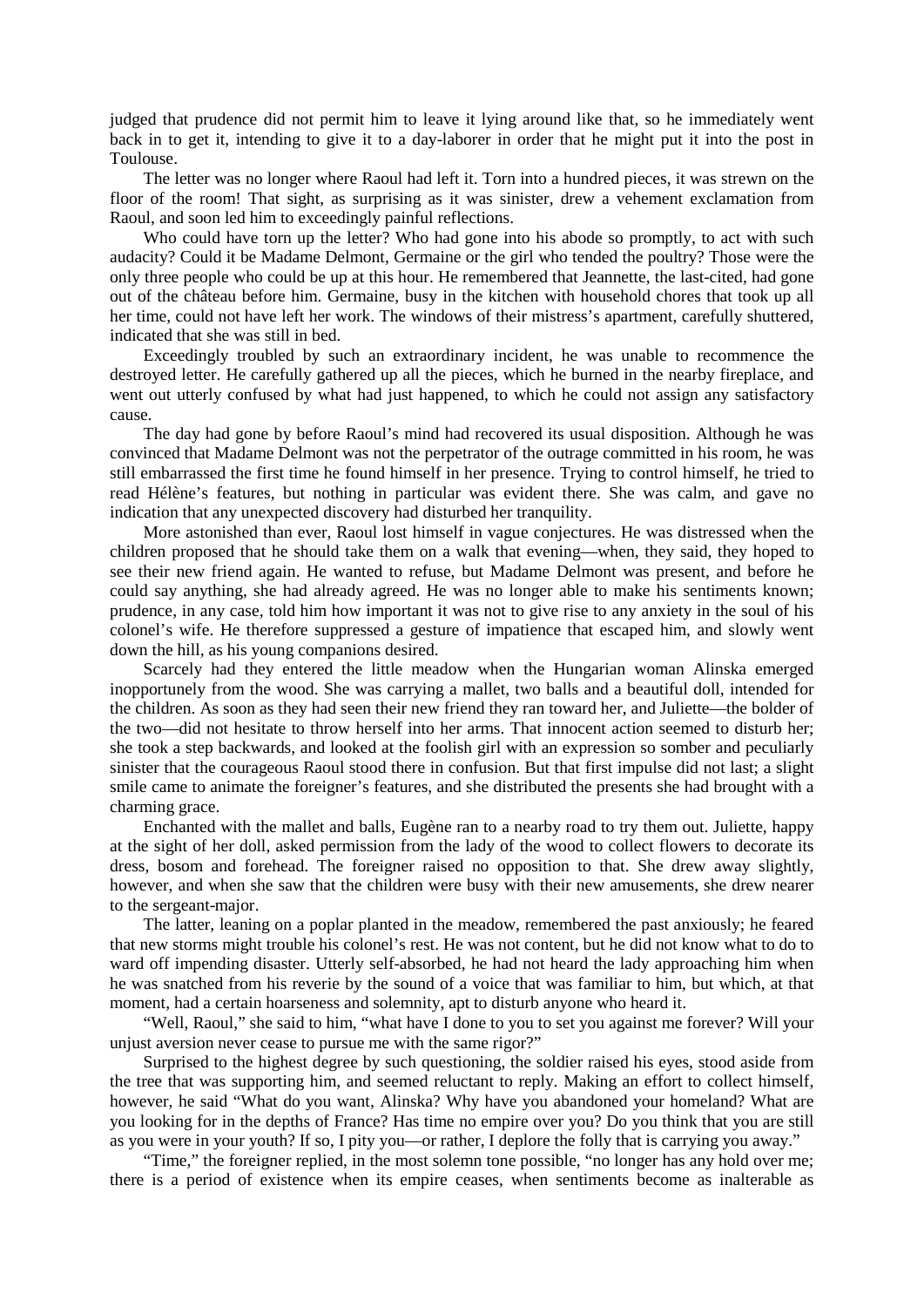eternity, of which they are an integral part. Have no fear of my presence; it's not my will that directs me. I no longer belong to myself; I have a cruel, imperious master who commands my every step. My past wound still bleeds, and time, as you call it, has lost the right to scar it over."

"Why cling to futile hopes?" Raoul replied. "It's all over between you and the colonel. Perhaps he did wrong, but he can no longer think about that. It's already several years since he married a wife worthy of his affection. Do you intend to trouble the peace of the household? Will vengeance lead you to break the heart of the woman who has given him her hand?"

"Could he do that, Raoul? Was it your master's prerogative to give himself freely? Was it not with the blood in his veins that he signed the promise never to go to the altar with anyone but me? Do you not know that, you who have just brought up the past, which will be reanimated in its entirety to crush the perfidious individual that you are supporting? Was I less beautiful than our new mistress? Was I less virtuous? Did crime ever undo the white veil protecting my face? What have I done wrong? Was it in returning love for love, abandoning myself without reserve to a sentiment I believed to be sincere? Have I gone back on the promise that I signed with my own blood in my turn? Is it not still in Edouard's power? Is he legitimately married, according to Heaven's law? What are my misdeeds? Let him enumerate them; he will search in vain to oppose me with them, while I can strike him down by presenting the mass of his own to him."

While speaking thus, the beautiful foreigner did not seem to belong to this world at all. Her form, tall and slender at the same time, the vague uncertainty bursting forth in her gaze, and the marks of indignation imprinted in her features—which gave her mouth a terrible expression—might have allowed her to be mistaken for one of the redoubtable intelligences that serve as intermediaries between humankind and the divinity, which the latter sometimes invests with a portion of his omnipotence for the punishment of human perversity.

Raoul could not sustain the scrutiny of her staring eyes, which seemed to be pursuing his thoughts into the remotest crannies of his soul. He admitted, internally, his master's wrongdoing—but in his view, that wrongdoing was irreparable. The years appeared to have sanctioned it; the colonel's marriage was indissoluble; and Alinska, in spite of the justice of her claims, had to renounce her demand that they be met—so he tried to make her understand that by means of his response.

The foreigner listened to him with a disdainful smile, but without interruption, without manifesting any surprise or discontent. Perhaps he was already flattering himself that he had convinced her of the pointlessness of the step she had taken, when she stopped him by placing her right hand on his shoulder.

That gesture, made with a kind of negligence, nevertheless produced a surprising effect. At the place where Alinska had touched him, he felt an extraordinary commotion; he seemed to pass rapidly into the heart of an ardent furnace, then into an ocean of ice—but the sensation disappeared as soon as the hand that had given birth to it was withdrawn.

"And have I given him back his promise?" said Alinska, tranquilly, without responding to the arguments that had just been put to her. "Will he be able to show it to me?"

"What does it matter whether he has it or not? It is no longer able to regulate his destiny. Whether it is in his hands or yours, what use is it? The tribunals will pay no heed to it."

"It might be, frivolous Frenchman, that the human law of your land does not punish that kind of perjury, but there are incorruptible judges outside this world; they have received it, have recorded it in their tablet of eternal bronze; it is to them that I have addressed myself to obtain justice, and I believe that I might expect their equity."

"Upon my faith, Alinska," said Raoul—who, scarcely occupied with venerable matters of religion, saw nothing in life but the present moment—"you've waited a long time to see that justice executed. Believe me, you'd best go back to your homeland, to your family. Be persuaded that the colonel, in exchange for that promise, for whose return he will ask you, will not hesitate to give you everything he can, to help you enjoy a peaceful existence."

"That is no longer in his power," said the foreigner, in a tone more solemn still. "I no longer have any family; the entire Earth is my new homeland; it is to her bosom that I have confided Edouard's promise. And as for the advantages that you offer me in his name, I have no need of them; I have a considerable portion at my disposal—and if you would care to promise not to send word to your master that I am here, I will promise in my turn to outbid the demands that you might make on his